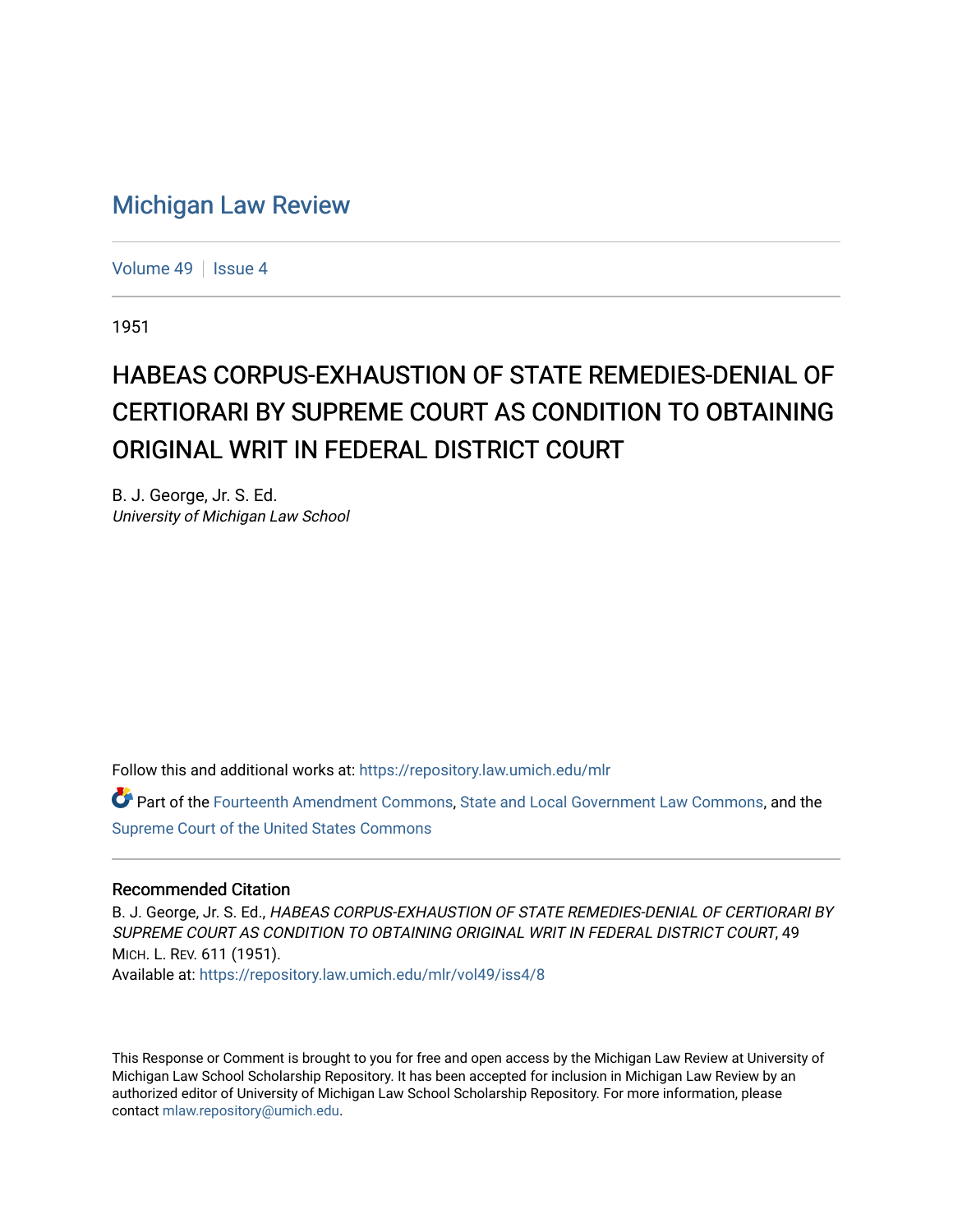HABEAS CORPUS-EXHAUSTION OF STATE REMEDIES-DENIAL OF CERTIORARI BY SuPREME CouRT As CoNDITION To OBTAINING ORIG-INAL WRIT IN FEDERAL D1sTRICT CouRT-The expanded concept of due process of law under the Fourteenth Amendment during the past thirty years has brought increased inquiry by the federal courts into state criminal procedure.<sup>1</sup> A common method of bringing such matters to the Supreme Court's attention has been the use of habeas corpus, particularly following confinement.<sup>2</sup> But this increased vigilance over state criminal procedure has wrought an increasingly tender conscience on the part of the federal courts over resulting interference with state court systems. The theoretical problem has been further amplified on

1 E.g., Moore v. Dempsey, 261 U.S. 86, 43 S.Ct. 265 (1923); Mooney v. Holohan, 294 U.S. 103, 55 S.Ct. 340 (1935); Chambers v. Florida, 309 U.S. 227, 60 S.Ct. 472 (1940); Johnson v. Zerbst, 304 U.S. 458, 58 S.Ct. 1019 (1938).

<sup>2</sup>E.g., Waley v. Johnson, 316 U.S. 101, 62 S.Ct. 964 (1942); Moore v. Dempsey, 261 U.S. 86, 43 S.Ct. 265 (1923); Mooney v. Holohan, 294 U.S. 103, 55 S.Ct. 340 (1935).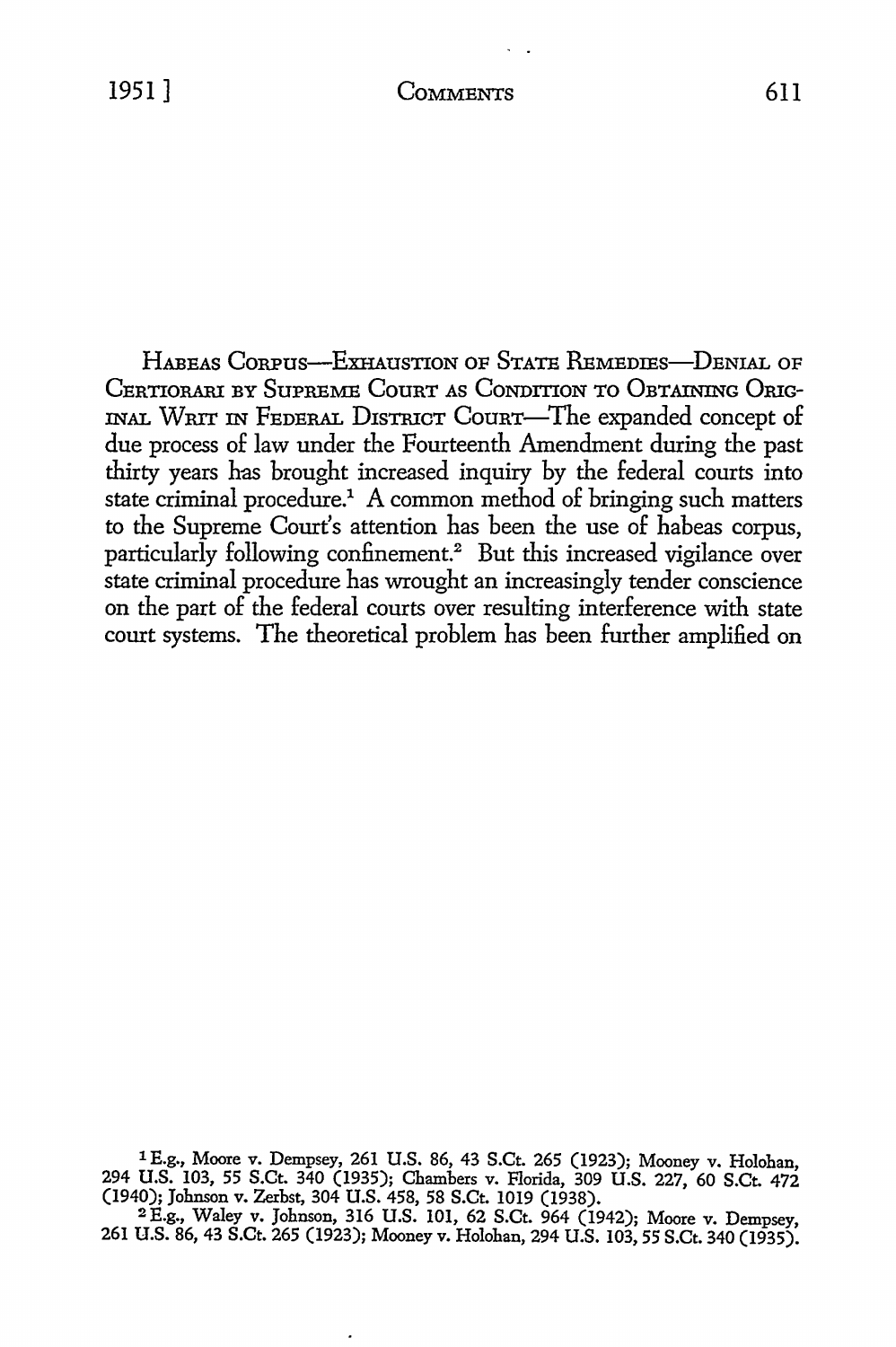the practical level by the flood of petitions, largely frivolous or perjured,<sup>3</sup> by persons in state custody alleging convictions in violation of constitutional safeguards. The result has been a series of cases wherein these conflicting motivations and considerations have produced a confusing pattern for persons seeking relief by habeas corpus.

#### I

### *Statutory and Case Development of Scope and Application of Habeas Corpus*

The first Judiciary Act of 1789<sup>4</sup> provided that federal judges and justices should have the power to grant writs of habeas corpus whenever a prisoner was held in federal custody or was to be brought into court to testify, a concept essentially that of the common law. But in the post-Civil War period Congress greatly expanded the scope of the writ to "all cases where any person may be restrained of his or her liberty in violation of the Constitution, or of any treaty or law of the United States ... ,"5 and this concept is embodied in the present United States Code. <sup>6</sup>

In analyzing the course of Supreme Court decisions in this field, one must consider the development of mode of appeal of constitutional questions from state tribunals to the Supreme Court, for today the most troublesome questions involving application of habeas corpus are procedural in nature. In the first Judiciary Act<sup>7</sup> appeal was by writ of error where a decision of a state appellate court was against any right, title, privilege or "exemption" set up under the Constitution, or any treaty, statute or commission of the United States: This concept was retained through various re-enactments of the Judiciary  $Act^{\tilde{s}}$  until 1925, when review in such cases was made available only by certiorari.<sup>9</sup> This represented a change from review as a matter of right to review as a matter of discretion, a concept enacted into current procedural  $law<sup>10</sup>$ 

Around these statutory provisions the· Supreme Court gradually built up a body of case law going beyond the simple statutory require-

a See 8 F.R.D .. 171, 172 (1948); 7 F.R.D. 313 (1947); Jackson's dissent in Price v. Johnson, 334 U.S. 266 at 296, 68 S.Ct. 1049 (1948). <sup>4</sup>1 Stat. L. 86 (1789).

Ii 14 Stat. L. 385 (1867). <sup>6</sup>28 u.s.c. (1948) §2241. 7 1 Stat. L. 86 (1789).<br>8 E.g., 14 Stat. L. 386 (1867); 36 Stat. L. 1156 (1911); 39 Stat. L. 726 (1916). 9 43 Stat. L. 937 (1925). 10 28 u.s.c. (1948) §1257.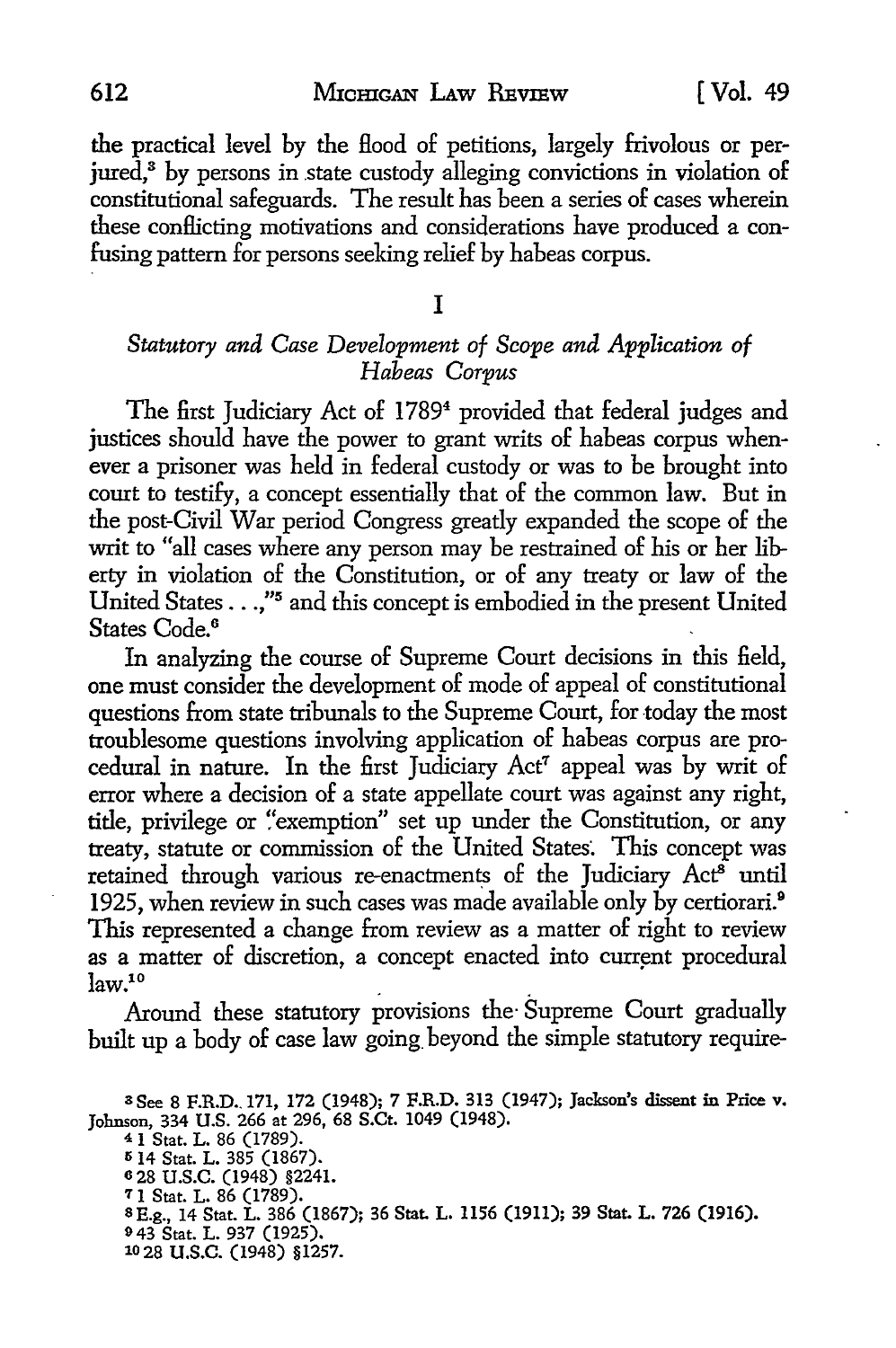#### 1951 ] COMMENTS 613

ments. At first, as a matter of discretion, when solicited on the basis of pre-trial pleadings, federal courts refused to issue writs in favor of one held in state custody.<sup>11</sup> This was extended to cover cases where no appeal had been taken to state appellate courts,<sup>12</sup> from which the doctrine of exhaustion of state remedies as a condition precedent to federal relief was derived.13 Meanwhile, the Court had refused to permit original habeas corpus proceedings in lower federal courts unless, pursuant to statute, writ of error from adverse decisions of the highest state courts having jurisdiction over the matter had been sought.<sup>14</sup> But it was not until *Ex parte Hawk15* that the Court finally combined these two lines of decisions. Hawk, alleging denial of due process through failure to provide counsel in a capital case, had previously attempted to gain a hearing on the merits of his case having been refused on procedural grounds several times.16 The Court, determining that yet another route lay open to him under Nebraska procedure, refused his petition, using in the course of the opinion the following language:

"Ordinarily an application for habeas corpus by one detained under a state court judgment of conviction for crime will be entertained by a federal court only after all state remedies available, including all appellate remedies in the state courts and in this court by appeal or writ of certiorari have been exhausted."<sup>17</sup>

11Ex parte Royall, 117 U.S. 241, 6 S.Ct. 734 (1886).

12Ex parte Fonda, 117 U.S. 516, 6 S.Ct. 848 (1886).

13 Mooney v. Holohan, 294 U.S. 103, 55 S.Ct. 340 (1935); Ex parte Davis, 318 U.S. 412, 63 S.Ct. 679 (1943); Ex parte Abernathy, 320 U.S. 219, 64 S.Ct. 13 (1943); Woods v. Nierstheimer, 328 U.S. 211, 66 S.Ct. 996 (1946); Loftus v. Illinois, 334 U.S. 804, 68 S.Ct. 1212 (1948). These latter cases discuss the question of adequacy of state remedies to test constitutional issues. See in general 48 MxcH. L. REv. 369 (1950).

14£,g. In re Wood, 140 U.S. 278, 11 S.Ct. 738 (1891); Tinsley v. Anderson, 171 U.S. 101, 18 S.Ct. 805 (1898); Urquhart v. Brown, 205 U.S. 179, 27 S.Ct. 459 (1907); United States ex rel. Kennedy v. Tyler, 269 U.S. 13, 46 S.Ct. 1 (1925).

1r; 321 U.S. 114, 64 S.Ct. 448 (1944).

16 The history of Hawk's litigation may be summarized as follows: Habeas corpus refused in Nebraska district court, affirmed Nebraska Supreme Court in Hawk v. O'Grady, 137 Neb. 639, 290 N.W. 9ll (1940), cert. den. 311 U.S. 645, 61 S.Ct. II (1940); federal district court refused habeas corpus, affirmed (8th Cir. 1942) 130 F. (2d) 910, cert. den. 317 U.S. 697, 63 S.Ct. 435 (1943); Nebraska Supreme Court refused original writ without opinion; United States Supreme Court denied original petition, Ex parte Hawk, 318 U.S. 746, 63 S.Ct. 991 (1943); after the principal case Nebraska Supreme Court affirmed denial of writ by lower state court, Hawk v. Olson, 145 Neb. 306, 16 N.W. (2d) 181 (1944), reversed on merits, 326 U.S. 271, 66 S.Ct. 116 (1945); Nebraska Supreme Court explained former opinion to mean only that habeas corpus not proper remedy, Hawk v. Olson, 146 Neb. 875, 22 N.W. (2d) 136 (1946); federal district court refused writ because coram nobis available (D.C. Neb. 1946) 66 F. Supp. 195, affirmed (8th Cir. 1947) 160 F. (2d) 807; coram nobis denied on merits and affirmed by Nebraska Supreme Court, Hawk v. State, 151 Neb. 717, 39 N.W. (2d) 561 (1949); cert. den. 339 U.S. 923, 70 S.Ct. 984 (1950).

17Ex parte Hawk, 321 U.S. ll4 at 116, 64 S.Ct. 448 (1944), citing Mooney v. Holohan, 294 U.S. 103, 55 S.Ct. 340 (1935); Ex parte Abernathy, 320 U.S. 219, 64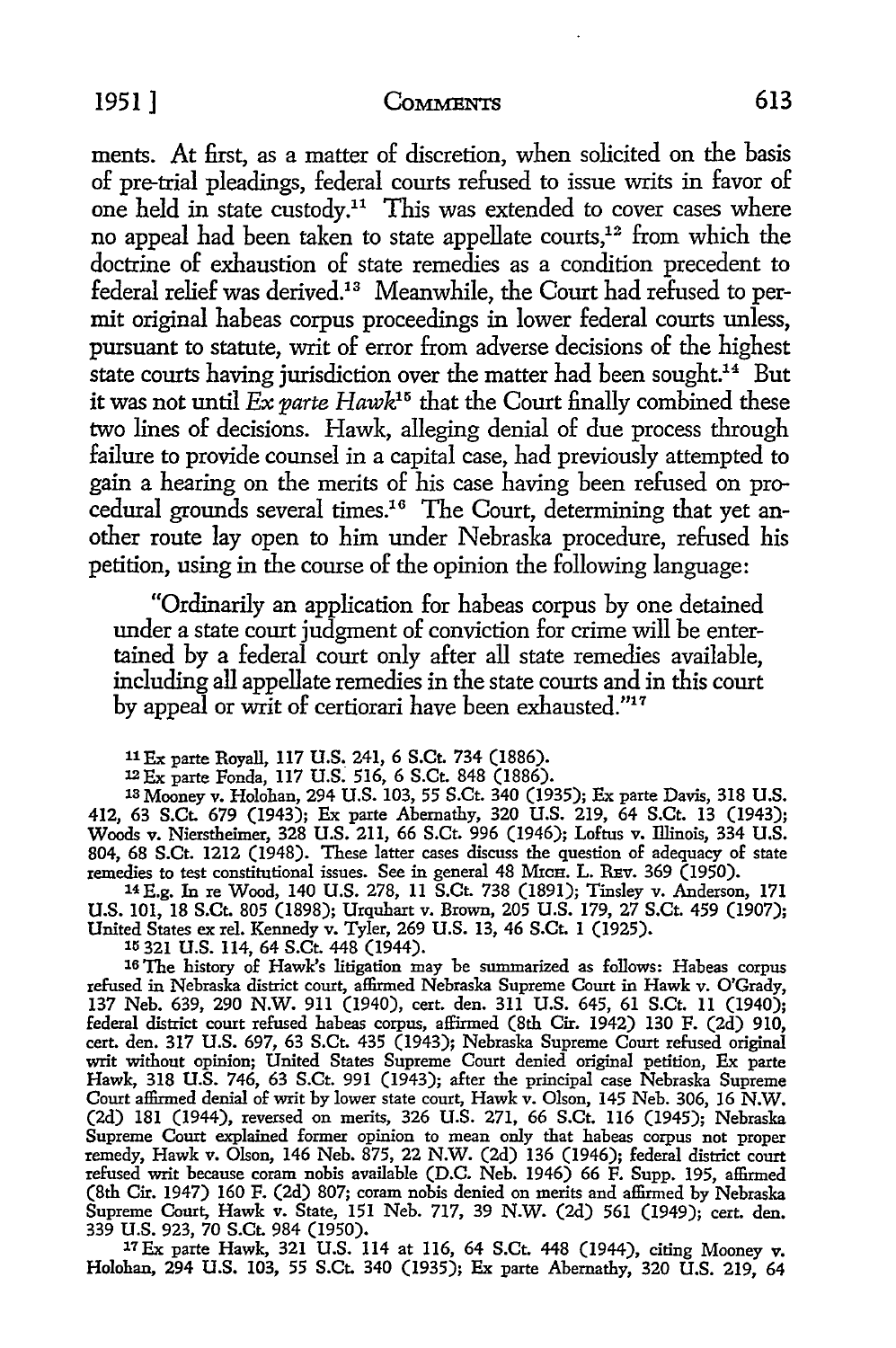But the Court, speaking through Justice Murphy, retreated from this position in *Wade v. Mayo.18* Wade had not sought certiorari following denial of habeas corpus by the Florida Supreme Court. Yet a later application for habeas corpus in federal district court was granted, the court of appeals reversing in part because no application for certiorari had been made to the Supreme Court subsequent to the adverse state court decision.19 On review the Supreme Court held that at the discretion of the district judge the writ could be granted, despite failure to seek certiorari. All available state court remedies had been exhausted; thus federal-state conflict was not a relevant issue. The sole remaining question was determination of the proper federal forum, with failure to seek certiorari merely an element to be considered in exercise of discretion. "Good judicial administration is not furthered by insistence on futile procedure."20 Denial of certiorari did not necessarily rest on the merits, and should not be a requirement in seeking review of conviction, particularly since the Supreme Court retained the ultimate power of review and decision.

For two years the law stood thus. But in the recent case of *Darr v. Burford21* the Court re-examined its position, and while not overruling *Wade v. Mayo* outright, adopted a position inconsistent with that case by reaffirming statements made in *Ex parte Hawk.* Rejecting the arguments advanced in the *Wade* case, Justice Reed insisted, as in his dissent to *Wade v. Mayo,* that certiorari is and has been a step in state procedure within the meaning of the exhaustion of remedies rule; failure to seek certiorari following the adverse state court decision destroys any opportunity for the constitutional issue to be raised by original petition in federal district court. Since Darr had not appealed the adverse ruling of the Oklahoma Supreme Court on his petition, further federal relief was precluded.

#### II

#### *Basic Principles Underlying Darr v. Burford*

The basic principle by which the Court justifies its present position is that of federal-state comity. Under the dual system of government

1s 334 U.S. 672, 68 S.Ct. 1270 (1948). 19 Mayo v. Wade, (5th Cir. 1946) 158 F. (2d) 614. 2owade v. Mayo, 334 U.S. 672 at 681, 68 S.Ct. 1270 (1948). 21339 U.S. 200, 70 S.Ct. 587 (1950).

S.Ct. 13 (1943); Tinsley v. Anderson, 171 U.S. 101, 18 S.Ct. 805 (1898); Urquhart v. Brown, 205 U.S. 179, 27 S.Ct. 459 (1907); United States ex rel. Kennedy v. Tyler, 269 U.S. 13, 46 S.Ct. 1 (1925).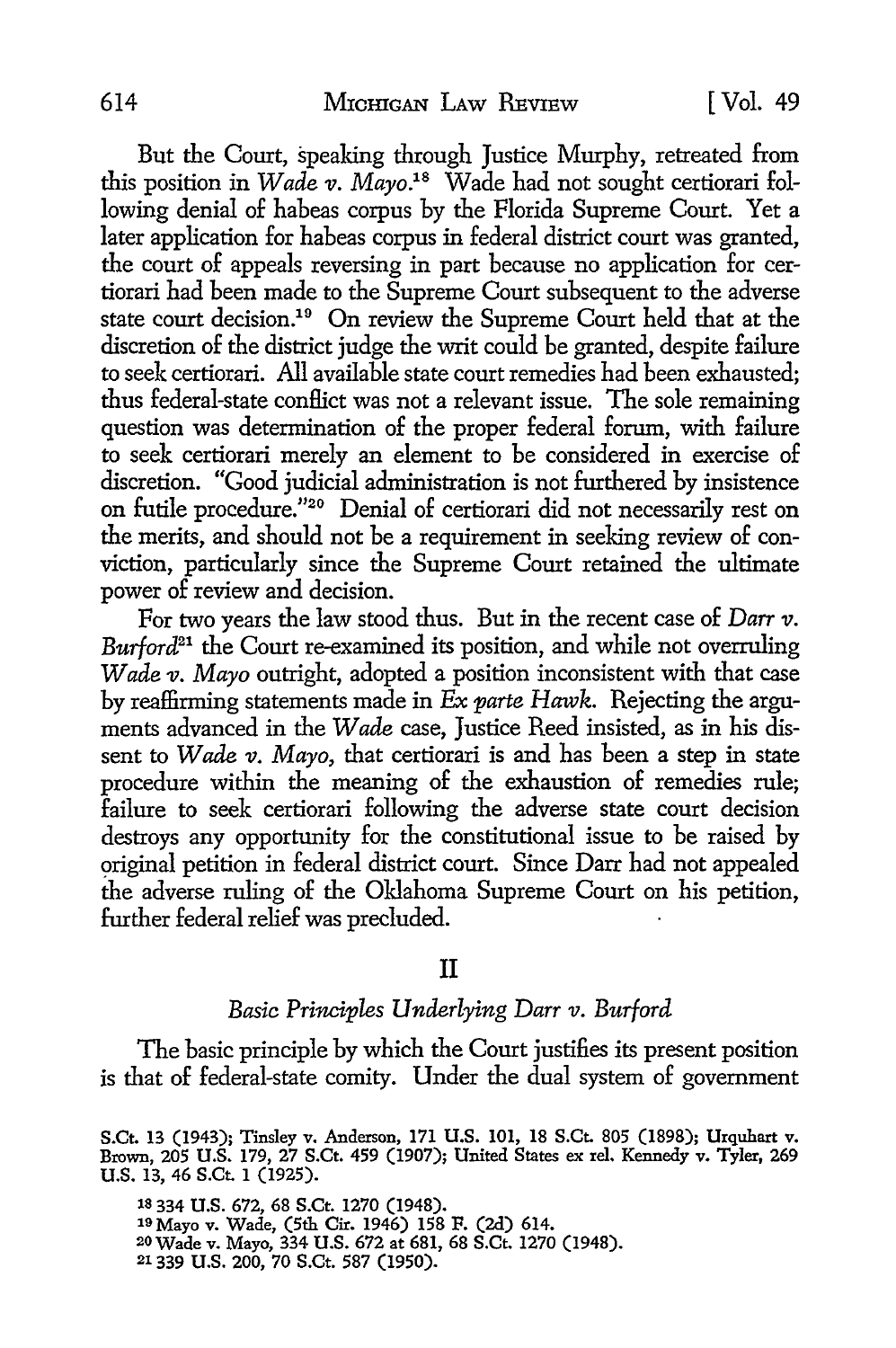under the Constitution federal courts are desirous of avoiding conflict with a state judicial system until it has finally disposed of a matter. In particular, no inferior federal court should overrule a superior state court, a primary consideration in the early *Royall22* and *Fonda2<sup>3</sup>*cases and their successors. But opposed to this restraining influence on exercise of federal power is the duty of the federal courts to protect the individual against state denial of due process of law, which results in an inevitable interference with the exercise of state power. *Ex parte Hawk, Wade v. Mayo, and Darr v. Burford illustrate the inconsisten*cies which occur when emphasis of the Court shifts from one consideration to the other.

As the first definitive case, *Ex parte Hawk* concerned itself primarily with state-federal conflict. Federal courts will "interfere with administration of justice in the state courts only 'in rare cases where exceptional circumstances of peculiar urgency are shown to exist.' "24

However, in *Wade v. Mayo* emphasis lay on safeguarding the rights of the individual. To Justice Murphy, only the Court's own procedural requirements were an issue at the post-state level. "Moreover, the flexible nature of the writ of habeas corpus counsels against erecting a rigid procedural rule that has the effect of imposing a new jurisdictional limitation on the writ. Habeas corpus is presently available for use by a district court within its recognized jurisdiction whenever necessary to prevent an unjust and illegal deprivation of human liberty."25 Comity was insufficient reason for erecting yet another procedural barrier between the habeas corpus petitioner and adjudication of the merits of his claim.

But in *Darr v. Burford* comity has again become controlling. ". . . since the 1867 statute granted jurisdiction to federal courts to examine into alleged unconstitutional restraint of prisoners by state power it created an area of potential conflict between state and federal courts. Solution was found in the doctrine of comity between courts, a doctrine which teaches that one court should defer action on causes properly within its jurisdiction until the courts of another sovereignty with concurrent powers, and already cognizant of the litigation, have

22Ex parte Royall, 117 U.S. 241, 6 S.Ct. 734 (1886).

23 Ex parte Fonda, 117 U.S. 516, 6 S.Ct. 848 (1886).

24Ex parte Hawk, 321 U.S. 114 at 117, 64 S.Ct. 448 (1944), quoting from United States ex rel. Kennedy v. Tyler, 269 U.S. 13, 46 S.Ct. 1 (1925). Moore v. Dempsey, **261**  U.S. 86, 43 S.Ct. 265 (1923), involving a mob-dominated trial, is cited as such a rare and exceptional case in both Ex parte Hawk and Darr v. Burford.

21, Wade v. Mayo, 334 U.S. 672 at 681, 68 S.Ct. 1270 (1948).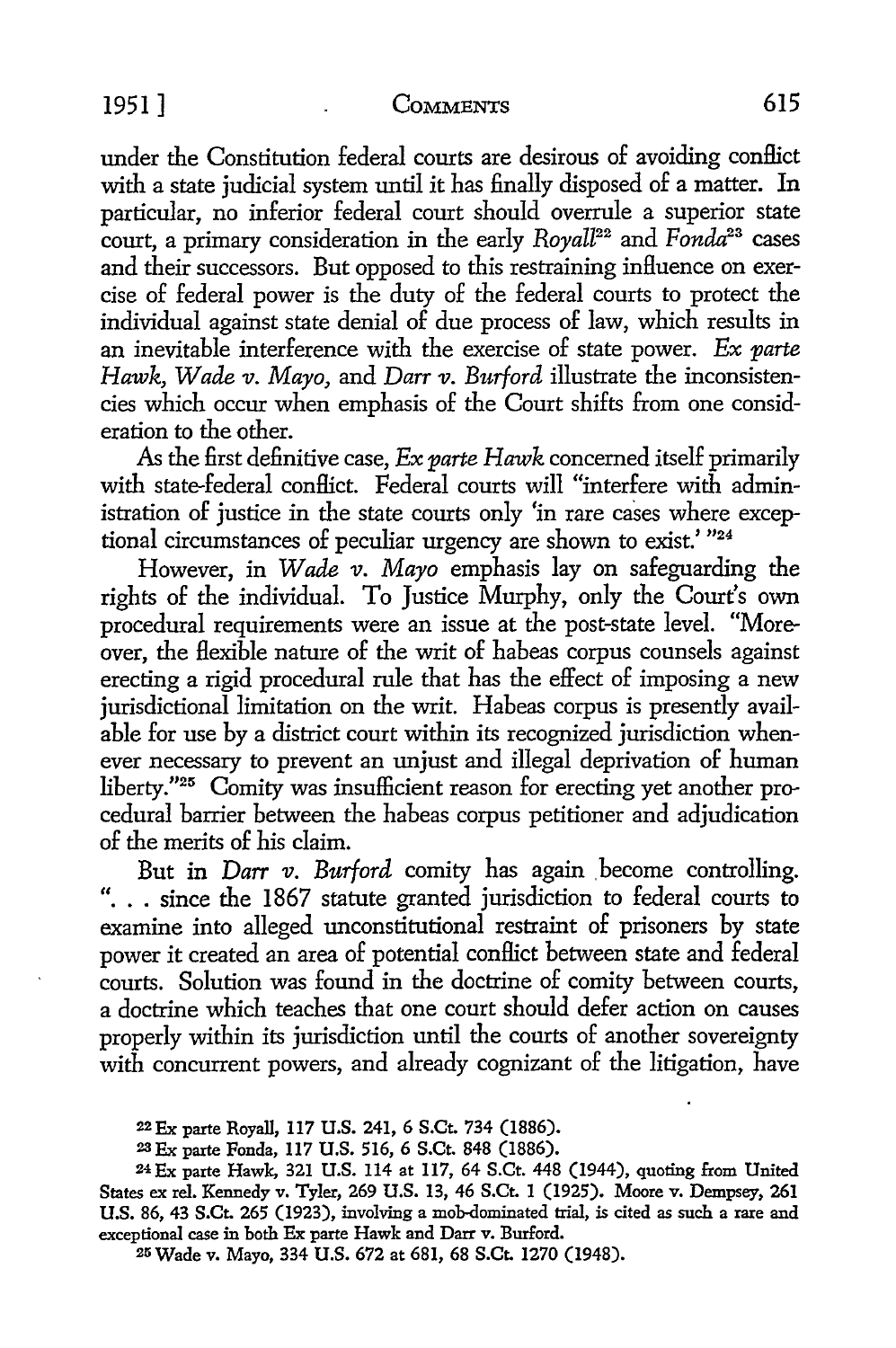had an opportunity to pass upon the matter."<sup>26</sup> If the procedural steps depending on the principle have not been followed, relief on the merits is thereby precluded.

Since the position of the Court seems to vary with acceptance or repudiation of the comity principle, the validity of its application to the certiorari problem must be determined to evaluate the correctness of the Court's present position. The objection to granting the writ in the *Hawk-Wade-Darr* situation is that a lower federal court by its action is thus overruling a high state court. But the highest state court having jurisdiction has acted on the matter, and presumably in these cases all available remedies in state courts have been exhausted. If, therefore, under state procedure no further state relief is available, and the petition has been denied on the merits, federal courts should be free to exercise their constitutional authority and examine into whether or not petitioner has been deprived of his rights. Statutory requirements for federal habeas corpus have been met. Nor have the district courts usurped the activities of the Supreme Court, for they merely screen such cases for higher federal courts by establishing the facts and merits of the claim. Since the Supreme Court ultimately has the power to overturn a state court decision on constitutional grounds, the federalstate comity problem remains the same whether the Supreme Court reverses on certiorari from the state court, or by certiorari from lesser federal courts. There is much to be said for Justice Murphy's view in *Wade v. Mayo* that when state procedure has once ended, the problem becomes one of appropriate federal tribunal. Comity is a factor in any constitutional review, and since the district court does not in any case have final authority to overrule a state decision, it should not prevent such district court from having the constitutional authority to grant habeas corpus. If this reasoning is correct in principle, then comity should not effect an insurmountable barrier by requiring certiorari in any case before district courts can entertain habeas corpus petitions.

Furthermore, though comity has produced the exhaustion of remedies rule, one must determine if in fact certiorari is a part of the state remedy for comity purposes. *Ex parte Hawk* made the first categorical statement to this effect.<sup>27</sup> But among supporting authority cited, two cases<sup>28</sup> dealt solely with exhaustion of state remedies within the state

<sup>2</sup>a Darr v. Burford, 339 U.S. 200 at 204, 70 S.Ct. 587 (1950).

<sup>27</sup>Ex parte Hawk, 321 U.S. 114 at 116, 64 S.Ct. 448 (1944).

<sup>28</sup> Mooney v. Holohan, 294 U.S. 103, 55 S.Ct. 340 (1935); Ex parte Abernathy, 320 U.S. 219, 64 S.Ct. 13 (1943).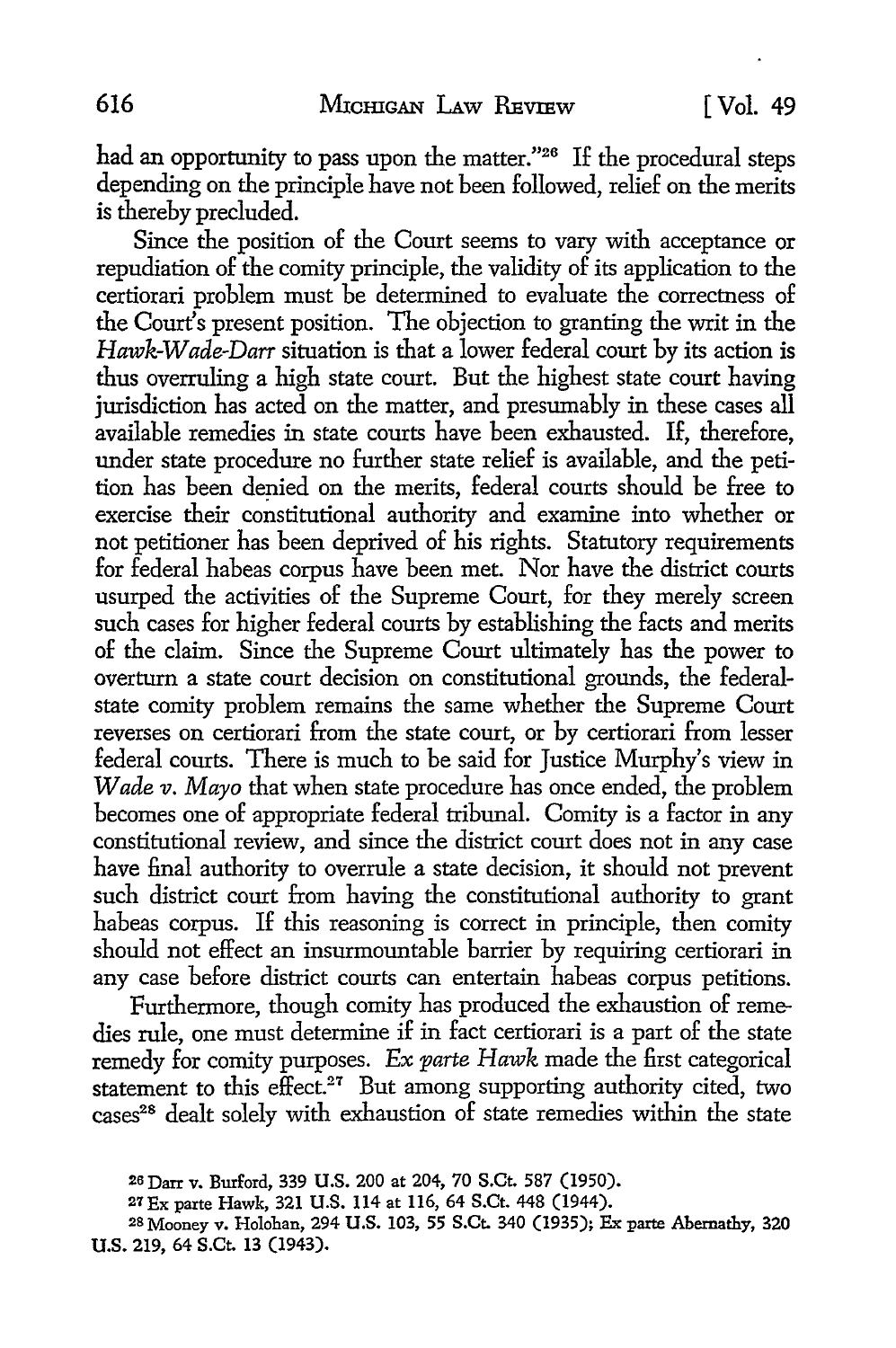1951] COMMENTS 617

courts, while three cases<sup>29</sup> required that a writ of error be sued out before relief could be sought independently in district court. But a writ of error was a writ of right,<sup>30</sup> and it was reasonable to require that the Supreme Court be solicited to fulfill its statutory duty before independent relief was sought. The reasoning of these writ of error cases does not necessarily apply to discretionary review by certiorari. Disposition on writ of error was conclusive on the merits; reasons for refusal of certiorari are myriad and indeterminable in any given case. 31 Furthermore, the statements of *Ex parte Hawk* concerning certiorari may be considered gratuitous, for the final disposition of Hawk's petition was based on his failure to seek coram nobis, and consequently his failure to exhaust available state remedies. If so, then failure to seek certiorari was irrelevant to the issue; $32$  the statement may well be dictum. If dictum, then *Ex parte Hawk* is not a precedent for "reaffirmance" by *Darr v. Burford*<sup>33</sup> and *Wade v. Mayo* has been overruled.

#### III

#### *Effect of the 1948 Judicial Code*

The foregoing discussion has ignored the possible effect of section 2254 of Title 28 of the United States Code, which provides:

"An application for a writ of habeas corpus on behalf of a person in custody pursuant to the judgment of a State court shall not be granted unless it appears that the applicant has exhausted the remedies available in the courts of the  $\text{State}$ ..."

In the reviser's note to the section it is stated:

"This new section is declaratory of existing law as affirmed by the Supreme Court. (See Ex parte Hawk, 1944, 64 S.Ct. 448, 321 U.S. 114, 88 L. Ed. 572)."<sup>34</sup>

29Tinsley v. Anderson, 171 U.S. 101, 18 S.Ct. 805 (1898); Urquhart v. Brown, 205 U.S. 179, 27 S.Ct. 459 (1907); United States ex rel. Kennedy v. Tyler, 269 U.S. 13, 46 S.Ct. 1 (1925).<br><sup>30</sup> Darr v. Burford, 339 U.S. 200 at 237, 70 S.Ct. 587 (1950).

s1 Wade v. Mayo, 334 U.S. 672 at 680, 68 S.Ct. 1270 (1948); Darr v. Burford, 339 **U.S.** 200 at 227, 70 S.Ct. 587 (1950).

32 The same could have been said of Wade v. Mayo had it been brought up immediately, since it was not until later Florida decisions that it became apparent that there had been a decision on the federal constitutional issue. See Syllabus of the Court, Wade v. Mayo, 334 U.S. 672, 68 S.Ct. 1270 (1948).

33Young v. Ragen, 337 U.S. 235, 69 S.Ct. 1073 (1948), which also "affirmed" the Hawk statement, also turned on exhaustion of state court remedies and may be open to the same objection.

<sup>34</sup>H. Rep. 308 on H.R. 3214, 80th Cong., 1st sess., p. A180 (1947). See also S. Rep. 1559, 80th Cong., 2d sess., p. 9 (1948).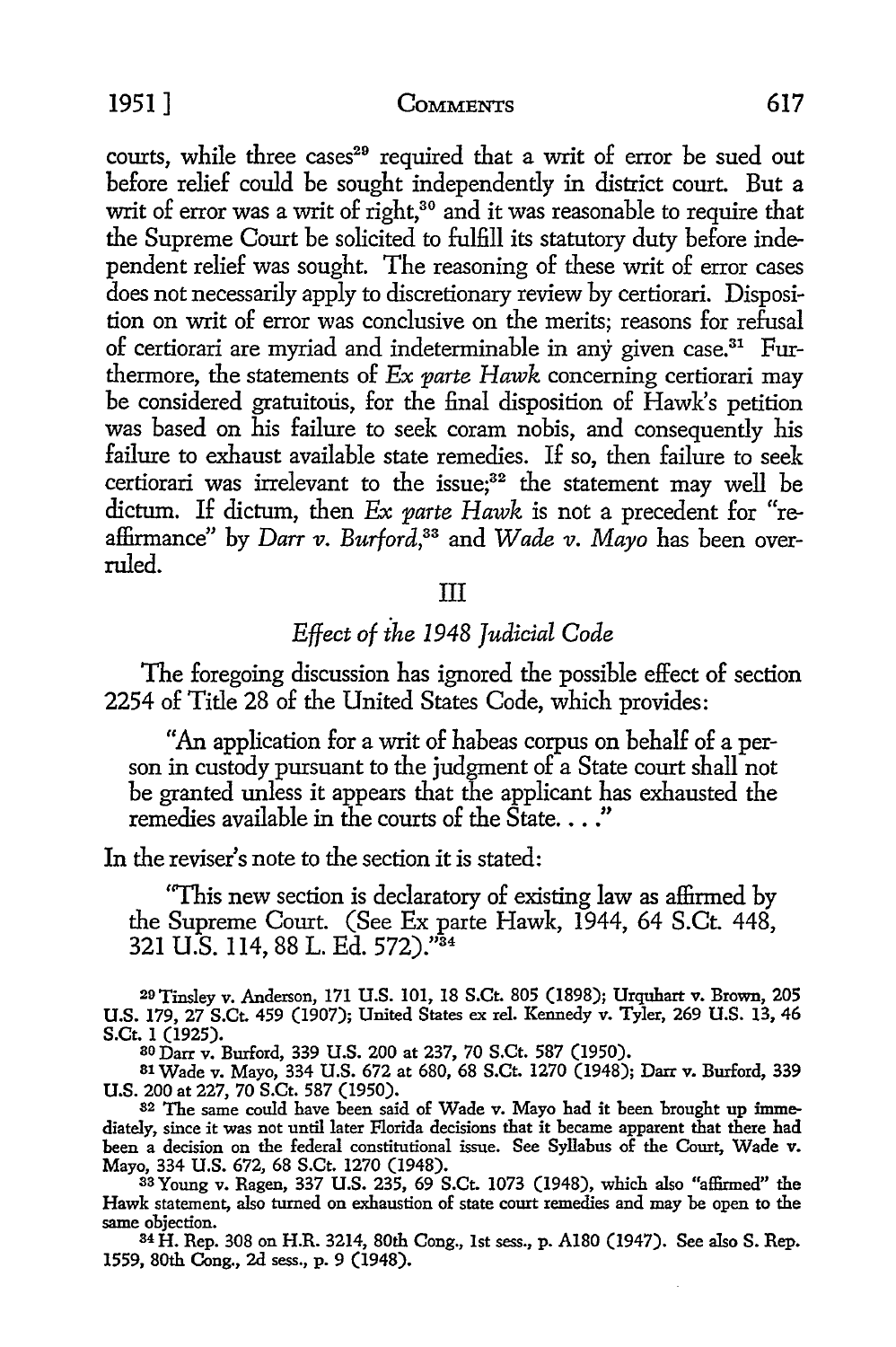However, prior to the passage of the Code, but following submission of committee reports, *Wade v. Mayo* was decided, so that the *Hawk*  rule had been thus modified at the time of actual passage. Nevertheless, in *Darr v. Burford* the majority based their opinion somewhat: heavily on the effect of this section on the Court's freedom to change what it considered to be the Hawk rule, for they did not consider *Wade v. Mayo* as a clear modification of *Ex parte Hawk*.<sup>35</sup> The dissent disagreed that any such retention of the certiorari rule was required by section 2254. Perhaps this reliance on the statute by the majority was unwarranted. In the first place, the statutory language says nothing about remedies other than those "available in the courts of the State"; it would be stretching the statutory language to say the Supreme Court for any purpose is a state court. Nor is certiorari anywhere indicated as a state remedy. In the second place, even though the pre-enactment materials indicate a desire to perpetuate the rule of *Ex parte Hawk,* in light of the language and ultimate disposition of the case, Congress could well have been concerned solely with exhaustion of intra-state procedural remedies. If the language dealing with certiorari as a condition to relief is in fact dictum, one can justify a position that the reviser's note endorsed the actual disposition of the case, and not all incidental statements by the Court, of which the certiorari rule is one. In the third place, since *Wade v. Mayo* was handed down prior to passage of the act, it cannot be said with certainty-if indeed in the determination of legislative intent anything can be said with certainty-that both *Wade* and *Hawk* were not in the collective mind of Congress at time of passage. The Court, as it has done in the past,<sup>36</sup> might well have considered evidence of legislative intent too ambiguous and indeterminate to be helpful.<sup>37</sup> One might with some justification conclude that, under the guise of stare decisis and expression of legislative intent as a limitation on judicial power, a bit of judicial legislation has been engrafted onto section 2254.

35 "Whatever deviation Wade may imply from the established rule will be corrected by this decision." Darr v. Burford, 339 U.S. 200 at 210, 70 S.Ct. 587 (1950).

86 Western Union Telegraph Co. v. Lemoot, 323 U.S. 490, 65 S.Ct. 335 (1945).

87 Furthermore, the Court changed a judicial rule where there was stronger indication that Congress had considered the ruling and failed to take action, in Girouard v. United States, 328 U.S. 61, 66 S.Ct. 826 (1946), when it repudiated its interpretation of the naturalization oath laid down in United States v. Schwimmer, 279 U.S. 644, 49 S.Ct. 448 (1929) and United States v. Macintosh, 283 U.S. 605, 51 S.Ct. 570 (1931) after Congress had several times re-enacted the oath without change after being strongly urged to do so. The specific matter of certiorari as a part of state remedies was apparently never before Congress during consideration of §2254.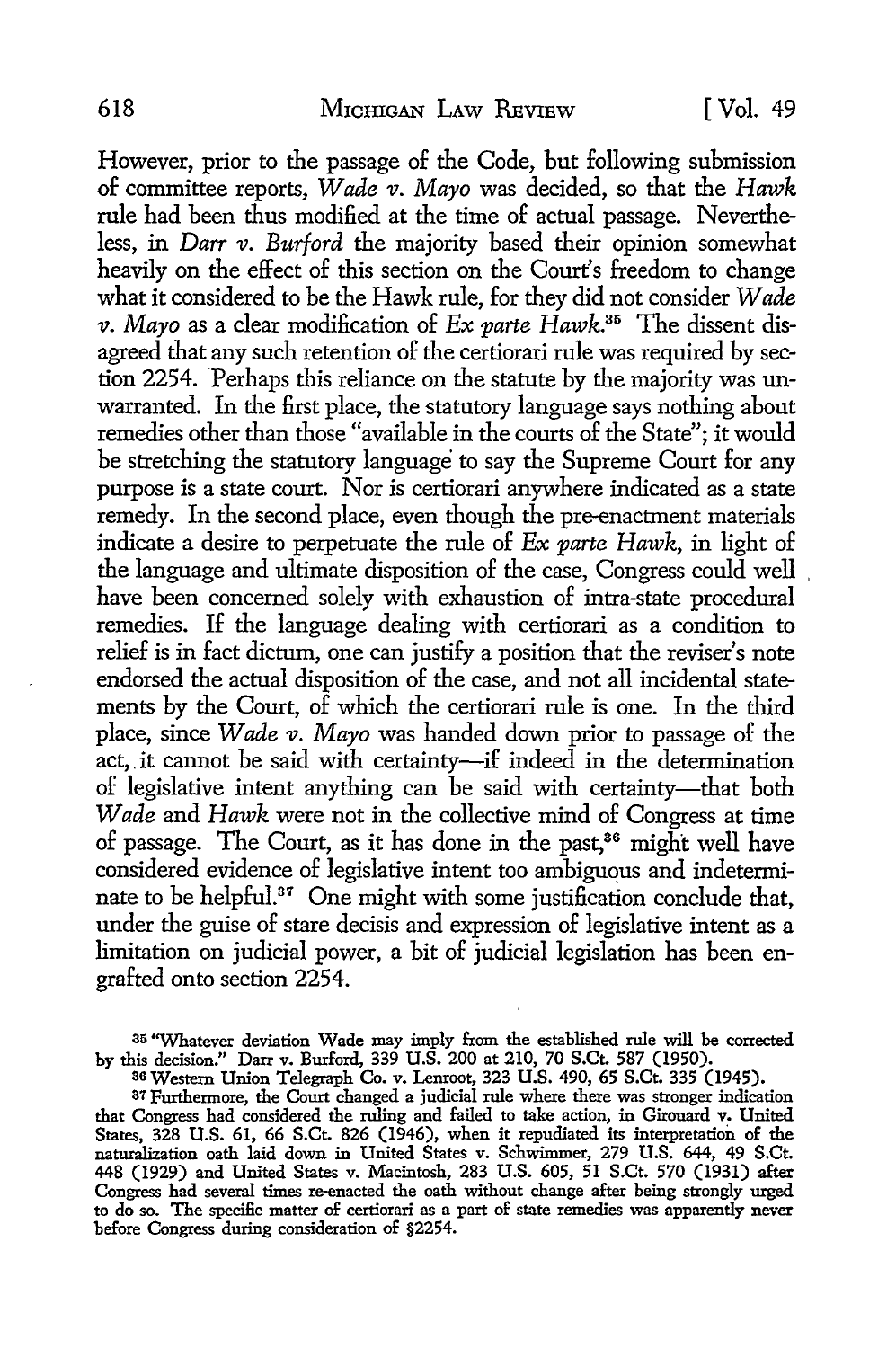619

#### IV

#### *Conclusions*

In evaluating the present view of the Supreme Court it would seem that one must first determine which position he prefers - stressing availability of remedy to persons in need of it at risk of their abusing the privilege, or setting up rigid procedural rules which bar the innocent with the guilty. Perhaps the present certiorari requirement in truth represents more a fear of being overburdened by a rash of spurious habeas corpus petitions than a genuine fear of interference with state procedure. If the former, then to add a mandatory certiorari requirement, useless or not,<sup>38</sup> tends to increase the Court's own case load instead of screening out numerous applicants, for once *Darr v. Burford*  has made its effect felt, convicts will be careful to include the Supreme Court on their roster of tribunals before which relief will be sought. Discretion might well be left to district courts in order to ease some of this burden. Insofar as the comity rule is in fact a real and basic reason in the Court's thinking, it does not require the result of *Darr v. Burford.* On the practical level district courts have not been lavish in granting writs of habeas corpus.39 On the theoretical plane, despite the procedural hurdle of *Darr v. Burford,* district courts may interfere with state court decisions eventually when certiorari has been denied. Indeed, as due process concepts under the Fourteenth Amendment are expanded, conllict between state and federal courts will be inevitable and increasing. Despite *Darr v. Burford*, the conflict problem remains, and emphasis on comity may be misplaced. Furthermore, some confusion is bound to occur among lower federal courts as a result of the opinion, for language in the majority opinion intimates that denial of certiorari may guide district court action subsequently,<sup>40</sup> another indication of the lurking fear of interference with superior state tribunals on the part of district courts. A district judge must thus speculate on the possible reasons for denial of the writ, even though the Court itself may have been in disagreement as to the reason.<sup>41</sup> Nor would a specific statement in the denial of certiorari, allowing the district court to

<sup>3</sup>s Darr v. Burford, 339 **U.S.** 200 at 216, 238, 70 **S.Ct.** 587 (1950).

<sup>39</sup> Darr v. Burford, 339 U.S. 200 at 233, note 3, 70 S.Ct. 587 (1950); 10 Omo STATE L.J. 337 at 357 (1949).

<sup>40</sup> Darr v. Burford, 339 U.S. 200 at 215, 70 S.Ct. 587 (1950). Justices Clark and Burton, concurring, refused to accept this implication of the majority opinion.

<sup>41</sup>Darr v. Burford, 339 U.S. 200 at 227, 7o·s.Ct. 587 (1950); Wade v. Mayo, 334 **U.S.** 672 at 680, 68 S.Ct. 1270 (1948).